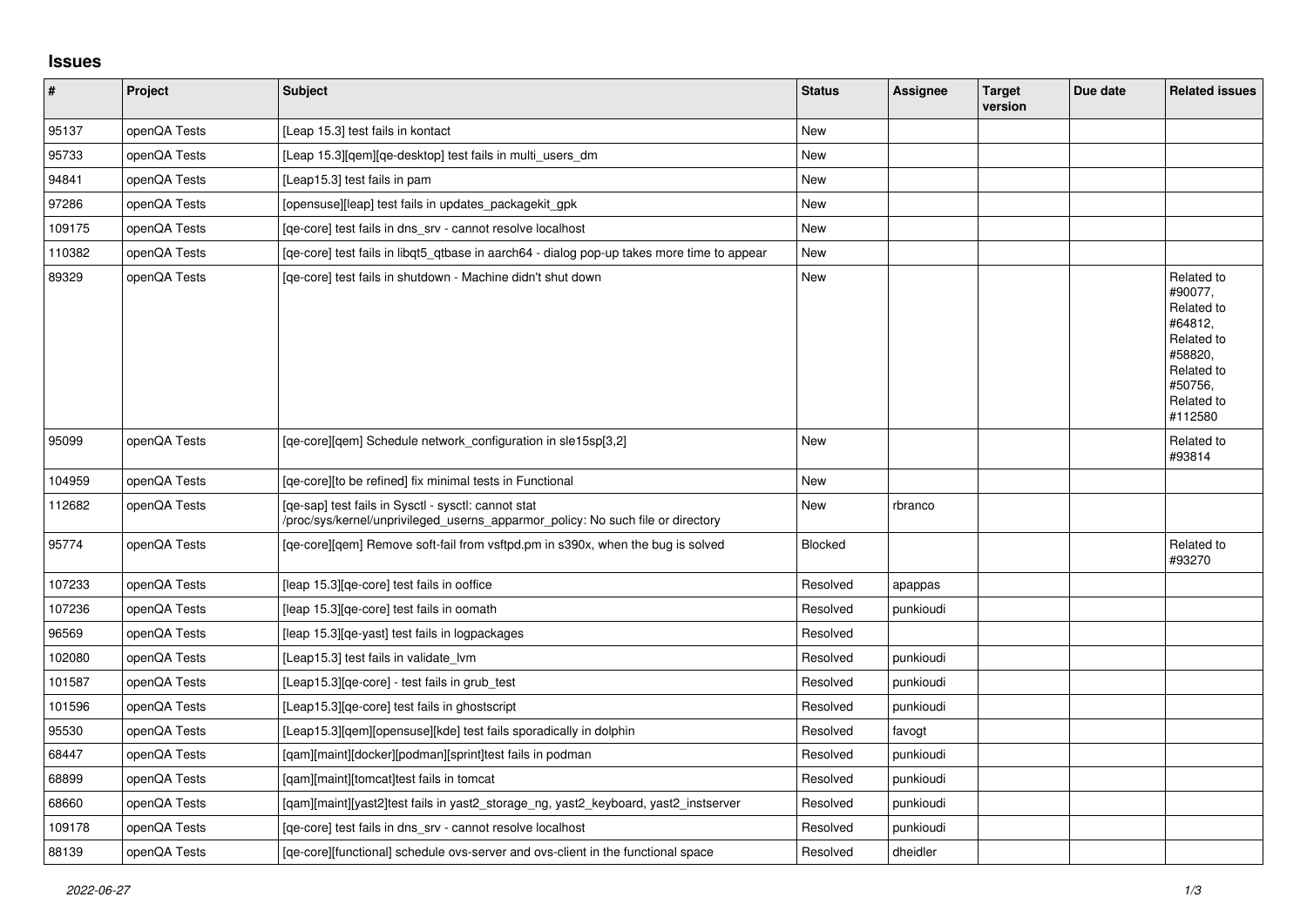| $\vert$ # | Project        | <b>Subject</b>                                                                                          | <b>Status</b> | <b>Assignee</b> | <b>Target</b><br>version | Due date   | <b>Related issues</b>                          |
|-----------|----------------|---------------------------------------------------------------------------------------------------------|---------------|-----------------|--------------------------|------------|------------------------------------------------|
| 87766     | openQA Tests   | [qe-core][functional] test fails in java                                                                | Resolved      | punkioudi       |                          |            | Related to<br>#73240                           |
| 87739     | openQA Tests   | [ge-core][functional]test fails in zypper ar                                                            | Resolved      | punkioudi       |                          |            |                                                |
| 108275    | openQA Tests   | [qe-core][leap] test fails in test_results - new functionality of quitting the pop-up guiding<br>window | Resolved      | punkioudi       |                          |            |                                                |
| 102098    | openQA Tests   | [qe-core][Leap15.3] test fails in mariadb_srv                                                           | Resolved      |                 |                          |            |                                                |
| 102104    | openQA Tests   | [qe-core][Leap15.3] test fails in orphaned_packages_check                                               | Resolved      |                 |                          |            |                                                |
| 86072     | openQA Tests   | [qe-core][qem] Test openvswitch-ipsec and openvswitch-pki                                               | Resolved      | punkioudi       |                          |            |                                                |
| 92842     | openQA Tests   | [qem][qe-core] yast2_keyboard is failing                                                                | Resolved      | punkioudi       |                          |            |                                                |
| 94780     | openQA Tests   | [gem][ge-core][Leap15.3] test fails in hexchat                                                          | Resolved      |                 |                          |            |                                                |
| 70642     | openQA Tests   | test fails in apache                                                                                    | Resolved      | punkioudi       |                          |            |                                                |
| 95389     | openQA Tests   | [Leap15.3][qe-core][qem][epic] test fails sporadically in updates_packagekit_gpk                        | Feedback      |                 |                          |            |                                                |
| 66799     | openQA Tests   | [gam] [docker] Extend docker test coverage in openga                                                    | Rejected      | punkioudi       |                          |            |                                                |
| 88742     | openQA Tests   | [qe-core][functional] test fails in yast2_lan_restart - Network reload was expected                     | Rejected      |                 |                          |            | Related to<br>#87943,<br>Related to<br>#105358 |
| 93692     | qe-yast        | Schedule Ivm-thin-provisioning in maintenance runs                                                      | New           |                 | Current                  |            |                                                |
| 101930    | qe-yast        | [leap15.3] test fails sporadically in await_install                                                     | Closed        | oorlov          | Current                  |            |                                                |
| 94985     | qe-yast        | [Leap 15.3] test fails in yast2_control_center                                                          | Rejected      |                 | Current                  |            |                                                |
| 112742    | openQA Project | [tools] aarch64 - gemu-img: /var/lib/openga/pool/14/raid/hd0-overlay0: Image is not in gcow2<br>format  | New           |                 | future                   |            | Related to<br>#109319                          |
| 111258    | openQA Tests   | [ge-core] Increase the coverage of test scenarios in Leap maintainance                                  | <b>New</b>    |                 | QE-Core:<br>Ready        |            |                                                |
| 95036     | openQA Tests   | [Leap 15.3 Updates] Jobs are being restarted often, not allowing the previous jobs to finish            | Resolved      | punkioudi       | QE-Core:<br>Ready        |            | Related to<br>#94853                           |
| 97187     | openQA Tests   | [Leap 15.3] [qe-core] test fails in sshd                                                                | Resolved      | geor            | QE-Core:<br>Ready        |            |                                                |
| 94859     | openQA Tests   | [Leap15.3] test fails in zypper_ar                                                                      | Resolved      | punkioudi       | QE-Core:<br>Ready        |            |                                                |
| 94810     | openQA Tests   | [Leap15.3][gem][ge-core] test fails in gam zypper patch                                                 | Resolved      | punkioudi       | QE-Core:<br>Ready        |            |                                                |
| 109563    | openQA Tests   | [ge-core] Remove obsolete/irrelevant bugzilla issue                                                     | Resolved      | punkioudi       | QE-Core:<br>Ready        | 2022-04-07 | <b>Follows</b><br>#108695                      |
| 112997    | openQA Tests   | [qe-core] test fails in groupwise - groupwise core dumps                                                | Resolved      | mloviska        | QE-Core:<br>Ready        |            |                                                |